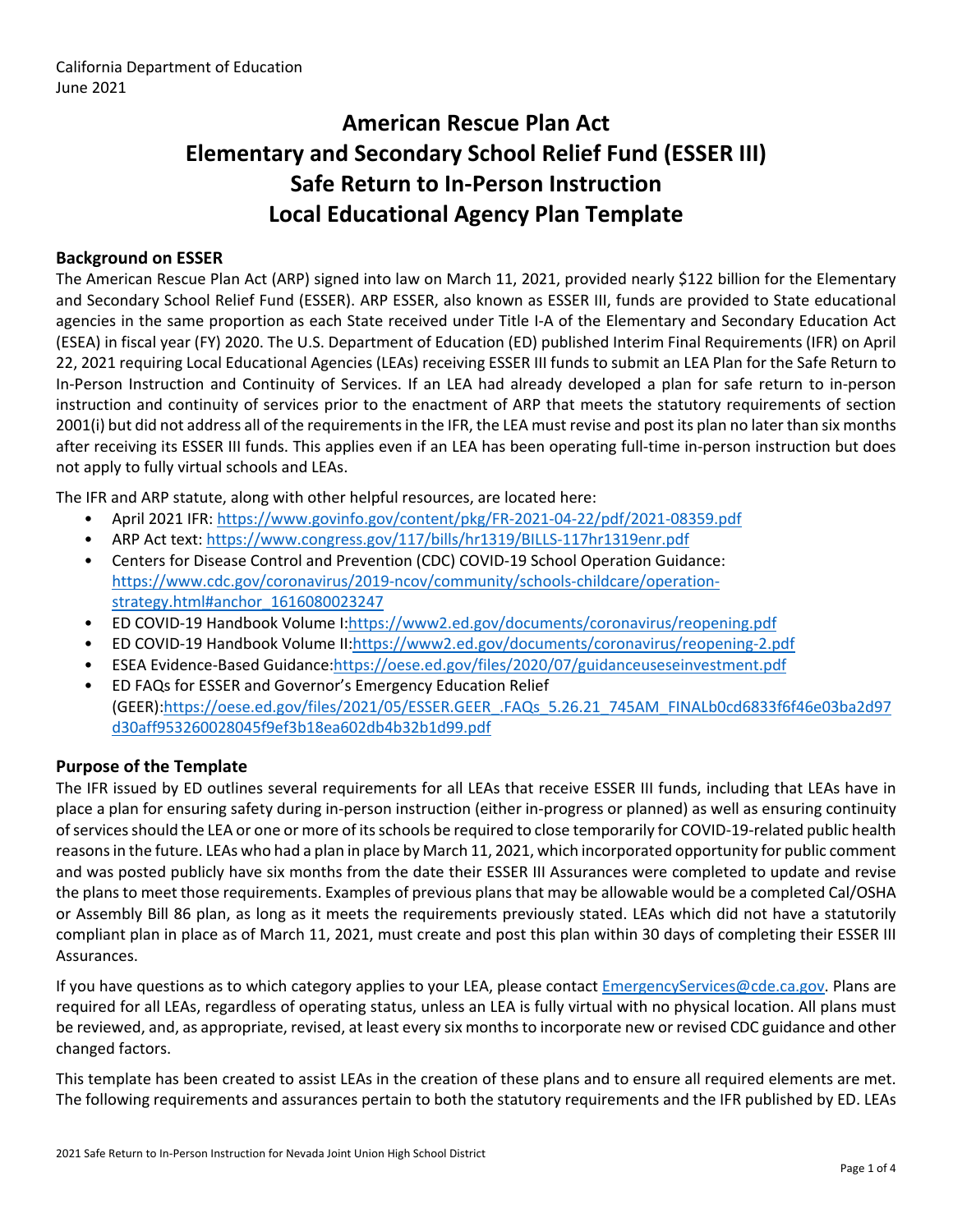may provide any additional information they believe are helpful in assessing their plan. If you have any questions, please contact [EmergencyServices@cde.ca.gov.](mailto:EmergencyServices@cde.ca.gov)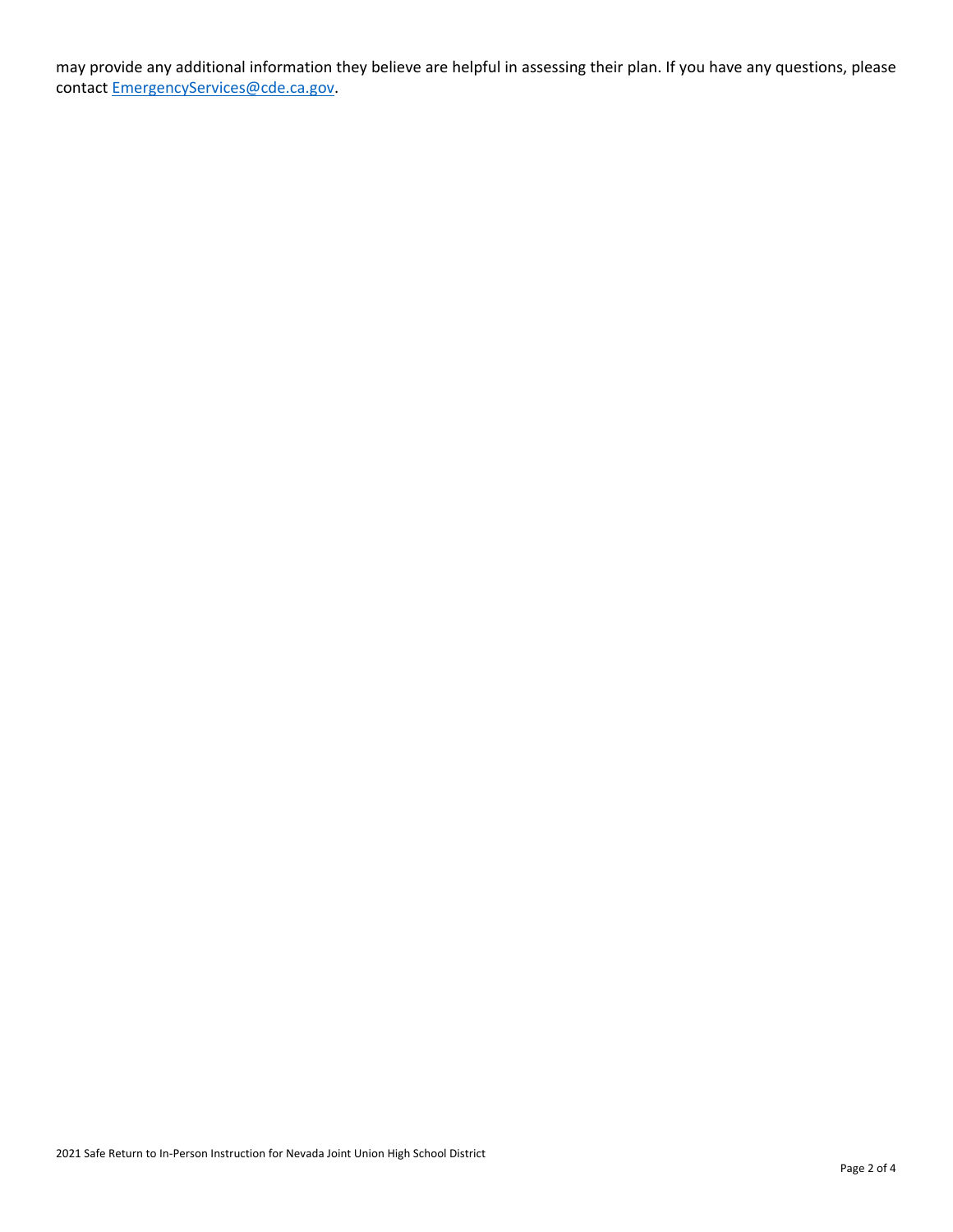## **LEA Plan for Safe Return to In-Person Instruction and Continuity of Services**

# LEA Name: Nevada Joint Union High School District

Option for ensuring safe in-person instruction and continuity of services: will amend its plan

1. Please choose one:

 $x$  The LEA had a plan, as of March 11, 2021, that is already compliant with the ARP statute and will review and, as appropriate, revise it every six months to take into consideration the additional requirements of the IFR; or

**NOTE: If your LEA already has a compliant plan as of March 11, 2021, and has assured such by checking the box above, then you may skip questions 2-4 and complete the Assurance and Contact sections.**

The LEA has amended/created a plan compliant with the IFR using this template and has posted/will post it within 30 days of completing the ESSER III Assurances.

**NOTE: If checking the box above that you are using this template to meet the 30 day plan requirements, you must respond to each question in the template.**

Please note whether the LEA has a compliant plan and include a link to the plan, or acknowledge that the LEA is submitting a new plan and will post it within 30 days of receiving funds.

<https://docs.google.com/document/d/1U2CesICMZecYA7WvIMdq81rQS2CXRGu4NT4am5G6TXU/edit#>

2. The LEA will maintain the health and safety of students, educators, and other school and LEA staff, and the extent to which it has adopted policies, and a description of any such policies, on each of the CDC's safety recommendations, including: universal and correct wearing of masks; modifying facilities to allow for physical distancing; handwashing and respiratory etiquette; cleaning and maintaining healthy facilities, including improving ventilation; contact tracing in combination with isolation and quarantine, in collaboration with the State, local, territorial, or Tribal health departments; diagnostic and screening testing; efforts to provide vaccinations to school communities; appropriate accommodations for children with disabilities with respect to health and safety policies; and coordination with State and local health officials.

Describe how the LEA will maintain, or continue to maintain, health and safety policies and procedures. Include a description of any adopted policies and procedures regarding the CDC's safety recommendations (or available LEA website links to such policies). Include descriptions of appropriate accommodations adopted and coordination efforts conducted with outside State and local health officials. Please include or describe current public health conditions, applicable State and local rules and restrictions, and other contemporaneous information that informs your decision-making process.

3. The LEA will ensure continuity of services, including but not limited to services to address students' academic needs and students' and staff social, emotional, mental health and other needs, which may include student health and foodservices.

Describe how the LEA will ensure continuity of services in case isolation, quarantine, or future school closures are required, including how the LEA will meet the needs of students with disabilities and English learners.